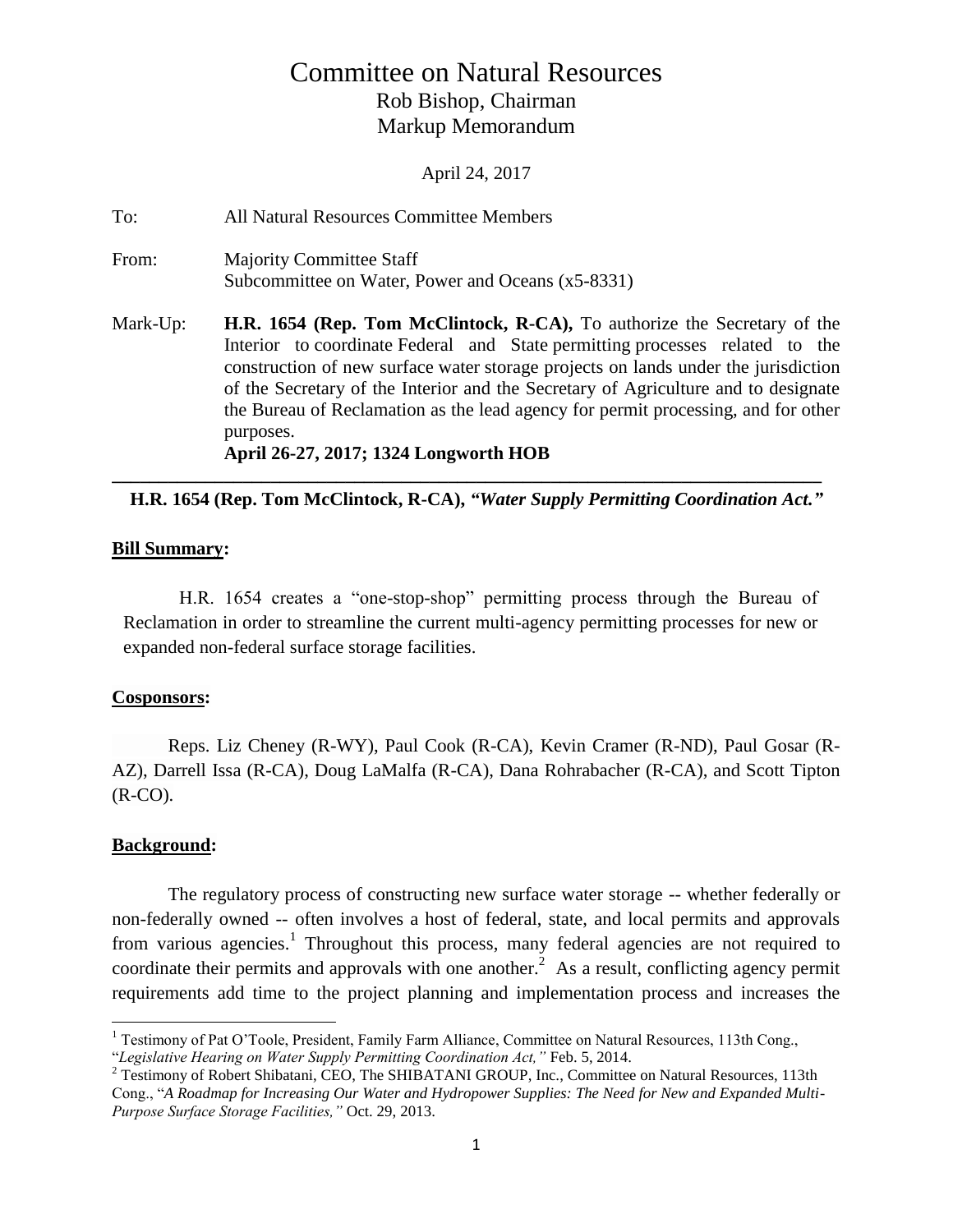potential for last-minute surprises that could endanger the success of a project or require significant additional work.<sup>3</sup> As an example, it took fourteen years to permit but just two years to build the 22,400 acre-foot High Savery Dam Project in Wyoming.<sup>4</sup> A local rancher testified at a 2012 Water and Power Subcommittee oversight hearing on the permitting time: "the lead federal agency wasted a great deal of time making decisions on the project and at times seemed unable to make decisions. These delays not only postponed the project, they resulted in wasted time and money."<sup>5</sup>

The need for coordinated permitting and review was acknowledged by the previous Administration. In October 2009, nine federal agencies entered into a Memorandum of Understanding (MOU) "to expedite the siting and construction of electric transmission infrastructure in the United States…and to improve coordination among project applicants, federal agencies, and states and tribes involved in the siting and permitting process."<sup>6</sup> This MOU included provisions for the use of a single unified environmental review document for each project analysis.<sup>7</sup>

H.R. 1654 codifies a "one-stop-shop" permitting process to expedite construction of for all new or expanded surface non-federal surface storage facilities. Specifically, the bill establishes Reclamation as the lead agency for purposes of coordinating all reviews, analysis, opinions, statements, permits, licenses, or other federal approvals required under federal law. As the point of contact for the federal government, Reclamation shall coordinate the preparation of the unified environmental documentation that will serve as the basis for all federal decisions necessary to authorize the use of federal lands, as well as coordinate the project development and construction of qualifying projects. The consolidated permitting process authorized under this Title is modeled after the Obama Administration's "Interagency Rapid Response Team for Transmission."<sup>8</sup>

The bill also allows the Secretary of the Interior to accept and spend funds contributed by a non-federal public entity to expedite the evaluation of a permit relating to the qualifying project. This process is based on provisions authorized under Section 140 of P.L. 108-137 to

 $\overline{\phantom{a}}$ 

<sup>&</sup>lt;sup>3</sup> Testimony of Pat O'Toole, President, Family Farm Alliance, Committee on Natural Resources, 112th Cong., *"Water for Our Future and Job Creation: Examining Regulatory and Bureaucratic Barriers to New Storage* 

*Projects"* Feb. 7, 2012.  $4$  Id.

 $<sup>5</sup>$  Id.</sup>

<sup>6</sup> [https://energy.gov/sites/prod/files/Transmission%20Siting%20on%20Federal%20Lands%20MOU%20October%20](https://energy.gov/sites/prod/files/Transmission%20Siting%20on%20Federal%20Lands%20MOU%20October%2023%2C%202009.pdf) [23%2C%202009.pdf](https://energy.gov/sites/prod/files/Transmission%20Siting%20on%20Federal%20Lands%20MOU%20October%2023%2C%202009.pdf)

 $<sup>7</sup>$  Id., at V</sup>

<sup>&</sup>lt;sup>8</sup> [https://obamawhitehouse.archives.gov/administration/eop/ceq/initiatives/interagency-rapid-response-team-for](https://obamawhitehouse.archives.gov/administration/eop/ceq/initiatives/interagency-rapid-response-team-for-transmission)[transmission](https://obamawhitehouse.archives.gov/administration/eop/ceq/initiatives/interagency-rapid-response-team-for-transmission)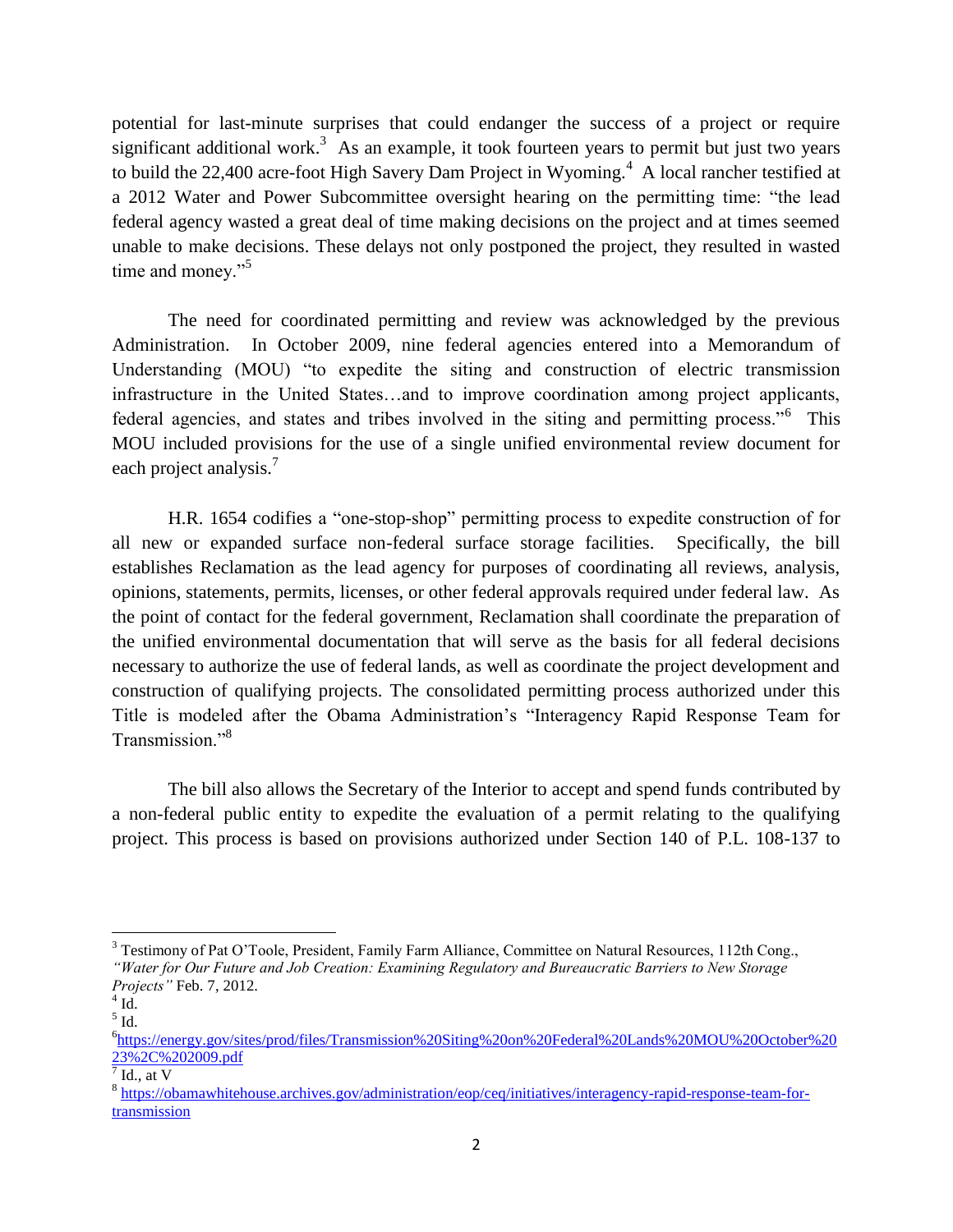finance upgrades to the Hetch Hetchy project, which provides water supplies to San Francisco California.<sup>9</sup>

The House Natural Resources Committee passed nearly identical legislation [H.R. 3980 (Rep. McClintock, R-CA and Rep. Lummis, R-WY)] in the  $113<sup>th</sup>$  Congress.<sup>10</sup> A similar provision was included in H.R. 2898, the "Western Water and American Food Security Act of 2015" which passed the House last Congress. $^{11}$ 

#### **Major Provisions/Analysis of H.R. 1654:**

*Section 3* establishes the Bureau of Reclamation as the lead agency and sets forth the process by which cooperating agencies are identified and established. This process requires Reclamation to notify all agencies with permitting responsibilities related to proposed projects that those projects have been received, and gives agencies who are improperly identified an opportunity to opt-out of the process if they will not be performing any review outside of the coordinated process. Section 3 also provides states with discretion to participate as cooperating agencies and to involve their state agencies in coordination with the other cooperating agencies.

*Section 4* sets forth the responsibilities of Reclamation as the lead agency, including serving as the point of contact for applicants, state agencies, Indian tribes, and others regarding proposed qualifying projects. Reclamation must also coordinate the preparation of the unified environmental review document that serves as the basis for all federal decisions necessary to authorize the use of federal lands for new surface water storage construction. To begin the process, Section 4 requires Reclamation to notify cooperating agencies of proposed projects within 30 days and establishes a process, by which Reclamation explains the process and the proposed project, establishes a schedule for the project and consults with cooperating agencies. Section 4 also requires that Reclamation prepare a unified environmental review document for each qualifying project, incorporating a single environmental record on which all cooperating agencies shall base project approval decisions, and to maintain a consolidated administrative record of the information assembled. Finally, Section 4 requires that all project data, to the extent practicable and consistent with existing law, be submitted to Reclamation as the lead agency and made available online to the public.

*Section 5* establishes the Cooperating Agency responsibilities, including adhering to the coordinated schedule set by Reclamation, cooperating with compilation of the environmental

 $\overline{\phantom{a}}$ 

<sup>&</sup>lt;sup>9</sup> Making Appropriations for Energy and Water Development for the Fiscal Year Ending September 30, 2004, and for Other Purposes, P. L. No. 108-137, § 140(2)(2003).

<sup>&</sup>lt;sup>10</sup>http://thomas.loc.gov/cgibin/bdquery/D?d113:1:/temp/~bdwdj3:@@@L&summ2=m&|/home/LegislativeData.ph  $p?n=BSS;c=113$ 

<sup>11</sup> [https://www.congress.gov/bill/114th-congress/house](https://www.congress.gov/bill/114th-congress/house-bill/2898/text?q=%7B%22search%22%3A%5B%22hr+2898%22%5D%7D&r=1)[bill/2898/text?q=%7B%22search%22%3A%5B%22hr+2898%22%5D%7D&r=1,](https://www.congress.gov/bill/114th-congress/house-bill/2898/text?q=%7B%22search%22%3A%5B%22hr+2898%22%5D%7D&r=1) at Title VII